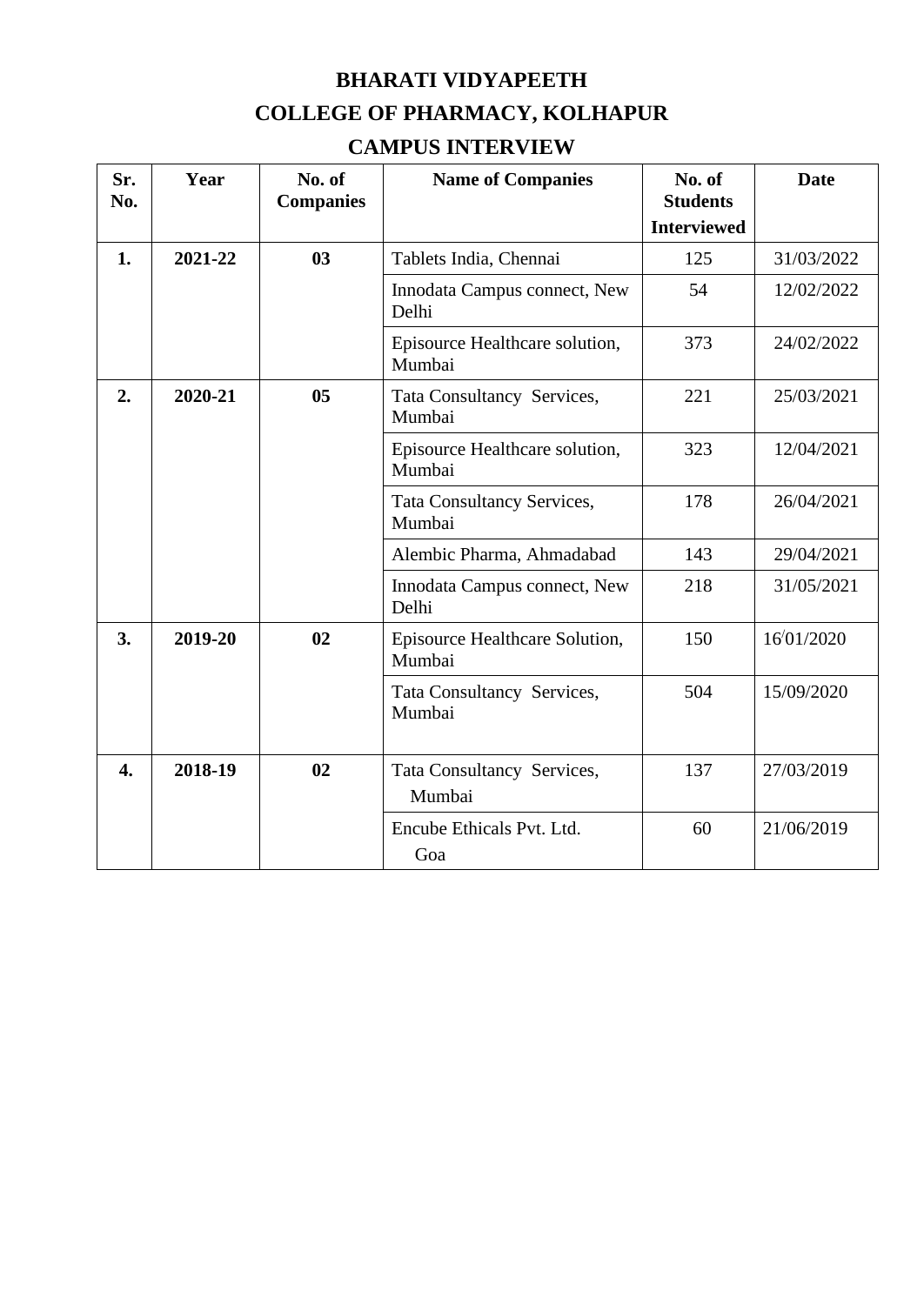### **BHARATI VIDYAPEETH COLLEGE OF PHARMACY, KOLHAPUR**

## **INDUSTRIAL TRAINING (2019-20)**

| Year    | Name of company                                      | <b>No. of Students undergoing</b><br><b>Inplant training</b> |  |
|---------|------------------------------------------------------|--------------------------------------------------------------|--|
| 2019-20 | S.G. Phyto Pharma. Ltd. Kolhapur                     | 13                                                           |  |
|         | Aster Aadhar Hospital, Kolhapur                      | 03                                                           |  |
|         | Serum Institute of India, Pune                       | 03                                                           |  |
|         | Krishna Hospital & Medical<br>Research Center, Karad | 01                                                           |  |
|         | Mistair Health and Hygiene Pvt ltd.<br>Kolhapur      | 06                                                           |  |
|         | Milan Laboratories, Mumbai                           | 04                                                           |  |
|         | Glenmark Pharma Goa                                  | 03                                                           |  |
|         | Emcure Pharma, Pune                                  | 04                                                           |  |
|         | Maneesh Pharma, New Mumbai                           | 06                                                           |  |
|         | Unichem Laboratories Ltd. Goa                        | 03                                                           |  |
|         | Chhatrapati Pramilaraje Rugnalaya.<br>Kolhapur       | 08                                                           |  |
|         | Cipla Ltd. Goa                                       | 02                                                           |  |
|         | Symbiosis Cooperative Pharma.<br>Sangli              | 05                                                           |  |
|         | Romstar Healthcare, Nanded                           | 01                                                           |  |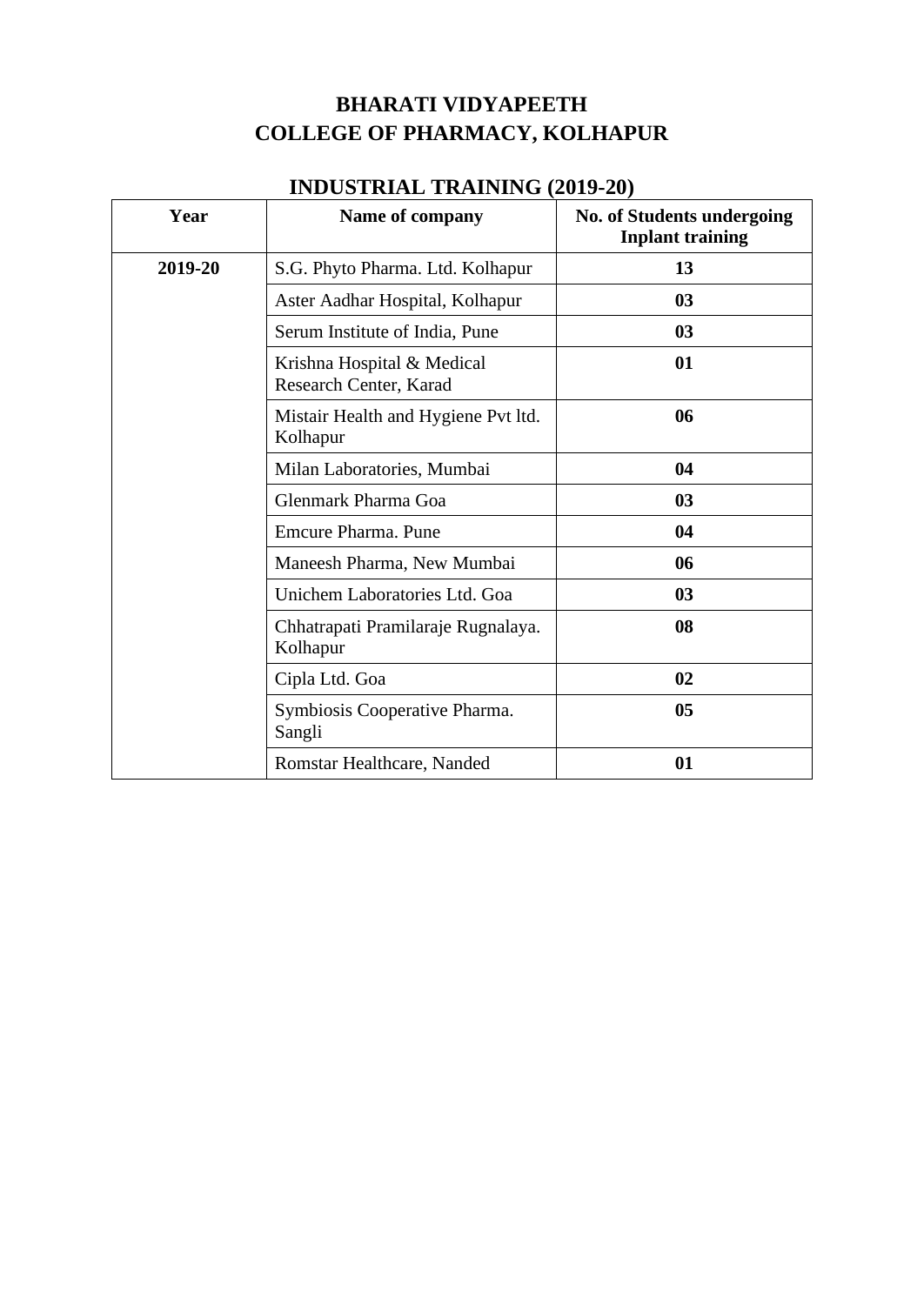## **BHARATI VIDYAPEETH COLLEGE OF PHARMACY, KOLHAPUR INDUSTRIAL TRAINING (2018-19)**

| Year    | Name of company                                        | <b>No. of Students undergoing</b><br><b>Inplant training</b> |  |
|---------|--------------------------------------------------------|--------------------------------------------------------------|--|
| 2018-19 | Aster Adhar Hospital, Kolhapur                         | 04                                                           |  |
|         | Chhatrapati Pramila Raje General<br>Hospital, Kolhapur | 10                                                           |  |
|         | VerGo Pharma, Pvt. Goa                                 | 06                                                           |  |
|         | <b>INDOCO Remedies Ltd. Goa</b>                        | 05                                                           |  |
|         | MANEESH EXPORT (EOU) Navi<br>Mumbai                    | 05                                                           |  |
|         | Encube Ethical Pvt. Ltd. Goa                           | 03                                                           |  |
|         | Cipla Ltd. Goa                                         | 03                                                           |  |
|         | S.G. Phyto Pharma Pvt. Ltd.<br>Kolhapur                | 08                                                           |  |
|         | Unichem Laboratories Ltd. Goa                          | 04                                                           |  |
|         | Sampurna Jeevan Pharmachem Pvt.<br>Ltd. Ichalkaranji   | 01                                                           |  |
|         | Mistair Health & Hygiene Pvt. Ltd.<br>Kolhapur         | 04                                                           |  |
|         | Glenmark Pharmaceuticals Ltd. Goa                      | 02                                                           |  |
|         | Sub-District Hospital, Gadhinglaj,<br>Kolhapur         | 01                                                           |  |
|         | Nem Laboratories Ltd. Mumbai                           | 01                                                           |  |
|         | Shree Varad Vinayak Hospital,<br>Daund, Pune           | 01                                                           |  |
|         | Aditi Pharma Ltd. Solapur                              | 01                                                           |  |
|         | Symbiosis Co-operative Ltd. Sangli                     | 01                                                           |  |
|         | Krishna Hospital and Medical<br>Research Centre, Karad | 01                                                           |  |